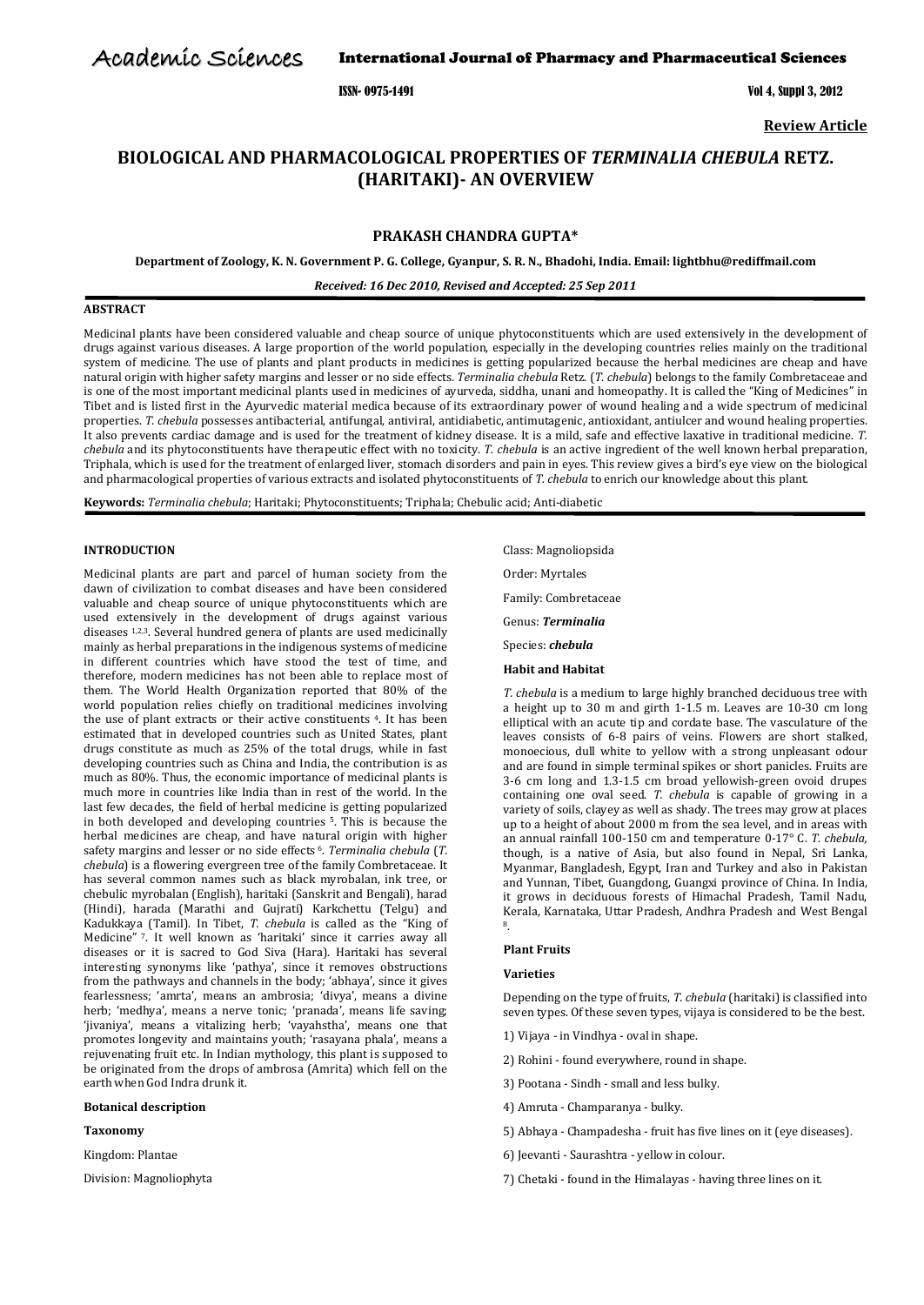In practice, however, there are three types of haritaki viz. (1) Bala haritaki, (2) Chambhari (rangari) haritaki and (3) Survari haritaki. When the fruit of haritaki falls off from the tree, the seed gets hard called 'bala haritaki'. Sometimes, the fruits are plucked and dried while the seeds have not hardened which are also called 'bala haritaki'. Chambhari haritaki is an immature fruit of haritaki, whereas a fully mature fruit of haritaki is called 'survari haritaki'. A fruit of haritaki which doesn't float in water, which is fresh, smooth, bulky, round in shape and weighs at least 26 g is considered ideal for medicinal use. The fruit of haritaki contains five rasas namely: (1) madhur (sweet) - the fruit pulp, (2) amla (sour) - the bulky portion of the fruit, (3) tikta (bitter) – seed, (4) katu - the covering of the fruit and (5) kashaya (astringent) - the hard portion of the seed. Thus, haritaki is pancharasatmak. Ayurvedic texts emphasize daily use of haritaki for regularizing all the normal functions of the body.



**Fig. 1:** *Terminalia chebula*

#### **Phytochemical properties**

*T. chebula*, though, contains several phytoconstituents like tannins, flavonoids, sterols, amino acids, fructose, resin, fixed oils *etc*., however, it is fairly rich in different tannins (approximately 32% tannin content). Further, tannin content of *T. chebula* largely depends on its geographic location<sup>9</sup>. The chief components of tannin are chebulic acid, chebulinic acid, chebulagic acid, gallic acid, corilagin and ellagic acid.

Tannins of *T. chebula* are of pyrogallol (hydrolysable) type. There are about 14 hydrolysable tannins (gallic acid, chebulic acid, punicalagin, chebulanin, corilagin, neochebulinic acid, ellagic acid, chebulegic acid, chebulinic acid, 1,2,3,4,6-penta-O-galloyl-b-Dglucose, casuarinin, 3,4,6-tri-O-galloyl-D-glucose and terchebulin) which have isolated from fruits of *T. chebula* <sup>10</sup>. Phytochemicals like anthraquinones, ethaedioic acid, sennoside, 4,2,4 chebulyl-dglucopyranose, terpinenes and terpinenols have also been reported to be present 8,11. Triterpenoids and their glycosides have been isolated from stem bark of *T. chebula* <sup>12</sup>*.* Recent studies show that *T. chebula* contains more phenolics than any other plant 13.

#### **TRADITIONAL VALUES OF HARITAKI**

Charaka Samhita and Sushrusha Samhita, though, extensively describe various medicinal plants, *T. chebula* (haritaki) enjoys the prime place among medicinal plants not only in India but also in other countries like Asia and Africa. It is extensively used in ayurveda, siddha, unani and homeopathic medicines in India. It is a top listed plant in Ayurvedic Materia medica for treatment of asthma, bleeding piles, sore throat, vomiting and gout<sup>7</sup>. It is used in Thai traditional medicine as a carminative, astringent and expectorant 14. According to Vagbhata, it is the drug of choice in the therapy of 'vata-kapha' diseases. The 'Triphala', a herbal preparation of 'three fruits' from plants *Terminalia chebula*, *Terminalia bellerica*, *Emblica officinalis*, is used as laxative in chronic constipation, detoxifying agent of the colon, food digestive problems (poor digestion and assimilation) and rejuvenator of the body 15. Certain studies have shown that 'Triphala' stimulates apetite, and is useful in treating cancer and detoxification. Triphala is considered as the most versatile of all herbal formulations and is prescribed as a  $cardi$  cardiotonic and for candid infection  $16$ .

The fruits of haritaki are used both externally as well as internally for medicinal purposes. Externally, the paste of fruits effectively reduces the swelling, hastens the healing and cleanses the wounds and ulcers. In erysipelas and other skin disorders, haritaki prevents accumulation of pus in skin diseases. The oil of haritaki is extremely helpful in healing of wounds especially in burns. The paste of fruit is also applied in conjunctivitis for relief due to its anti-inflammatory property. The gargles with its decoction give excellent results in stomatitis and problems of the throat. Triphala can be used externally for hair wash, for brushing the teeth in pyorrhea or bleeding gums, and its decoction for washing the chronic, nonhealing wounds and ulcers. A fine powder of haritaki is used as a tooth powder to strengthen the gums. Aqueous extract *of T. chebula*, which is used as a mouth rinse, is an anticaries agent 17.

Internally, hartaki is used to cure a vast variety of diseases. Haritaki is recommended with rock salt in 'kapha' diseases, with sugar in 'pitta' diseases and with the ghee in 'vata' diseases. Haritaki acts as a rejuvenator when taken with various supportive dravyas in different seasons. There is a specific reference of the 'anupana' (a substance that serves as a medium for the herbs to be taken with) with which haritaki should be combined, with reference to the season. In varsa ritu (July- August), it should be taken with rock salt, in sarad ritu (September-October) with sugar, in hemanta ritu (November-December) with sunthi, in sisira ritu (January-February) with pippali, in vasanta ritu (March-April) with honey and in grisma ritu (May-June) with jaggery. According to Vagbhata, when haritaki powder fried in ghee is regularly consumed with sufficient ghee in food, it promotes longevity and boosts energy. Common gastrointestinal ailments, tumours, ascites, piles, enlargement of liver and spleen, worms, colitis can be treated well with haritaki. The bark of haritaki, if eaten after chewing, improves digestion. 'Bala haritaki' is useful in haemorrhoids and in clearing the bowels. The mixture of Triphala powder and haridra is a well known adjunct in diabetes. Bronchospasm is mitigated effectively with the combination of haritaki and bibhitaka powders with honey. In abdominal pain due to flatulence, it is given with jiggery and ghee. The most popular combination of haritaki, musta, sunthi and jaggery is an effective panacea for diarrhoea, dysentery, flatulence *etc*. 'Haritaki siddha ghrta' is beneficial in chronic fever. The decoction of haritaki or triphala is given along with honey in hepatitis. Haritaki powder with honey and ghee is also effective remedy for anemia. In obesity, its decoction with honey reduces the excessive body fats. Regular use of haritaki improves memory due to beneficial effects on the nerves of brain. It is also valuable in dysuria and urinary stones 18 .

**Precautions:** Haritaki should be carefully used by lean individuals, in severe weakness, fast, mental depression, pitta conditions and in pregnancy.

**Safety evaluation:** The ethyl acetate-soluble portion of *T. chebula* ethanolic extract containing 29.4% chebulic acid was tested for *in vitro* mutagenicity assay, and in a single- and 14-day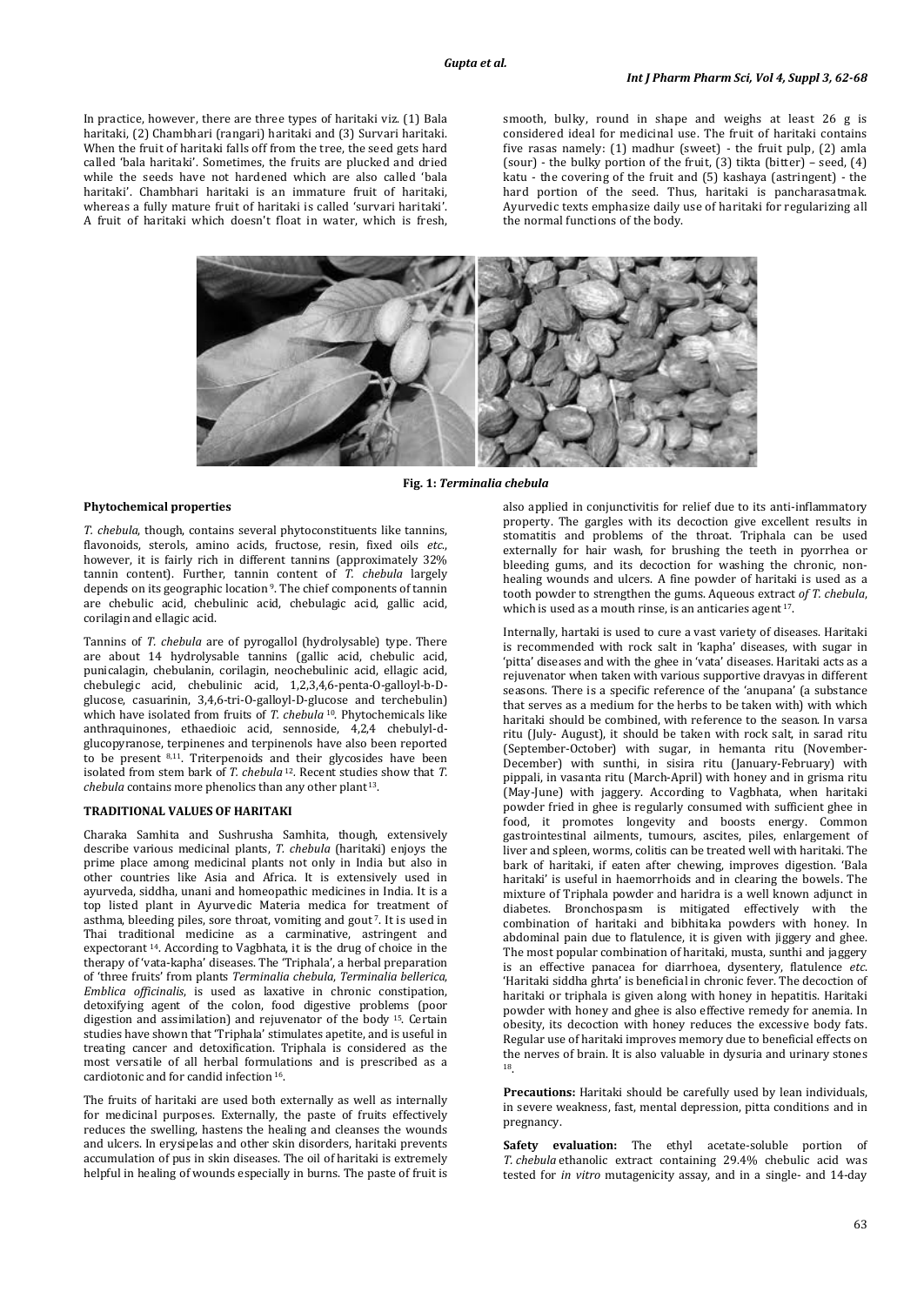repeated dose oral toxicity study to find out the safety in use of the plant extract. In the bacterial mutation assay, up to 50000ml concentration of the ethyl acetate-soluble portion, the numbers of colonies did not increase whether with or without metabolic activation. In the oral toxicity study, the single oral dose of the extract at 2000 mg/kg body weight did not produce mortality or abnormal lesions in the internal organs of rats. The results of a 14 day orally repeated dose showed that *T. chebula* extract had no adverse effects at 2000 mg/kg body weight in rats 19.

**Popular ayurvedic preparations:** Triphala curna, Abhayamodaka, Abhayarista, Pathyadi curna/vatl/kvatha, Vyaghn haritaki, Gandharva haritaki *etc*.

# **PHARMACOLOGICAL PROPERTIES**

## **Antibacterial activity**

Two antibacterial compounds, gallic acid and ethyl ester against methicillin-resistant *Staphylococcus,* have been isolated from ethyl alcohol extract of fruits of *T. chebula* 20. Various extracts of *T. chebula* exhibit antibacterial activity against a number of bacterial species<sup>21</sup>. *T. chebula* is well effective against *Helicobacter pyroli*, a bacterium responsible for gastritis, ulcer and stomach cancers. The ether, alcoholic and aqueous extracts of *T. chebula* were tested against *Helicobactor pylori*, but aqueous extract of the plant, at a concentration of 1-2.5 mg/ml, inhibited urease activity of *H*. *pylori* 22. Several biologically active components were isolated from butanol fraction of fruit extract of *T. chebula* and tested against six intestinal bacteria. Ethanedioic acid showed strong and moderate inhibitory<br>activity against *Clostridium perfringens* and *Escherichia* activity against *Clostridium perfringens* and *Escherichia coli,* respectively, with no adverse effects on the growth of the four tested lactic acid-producing bacteria. Ellagic acid exerted a potent inhibitory effect against *C. perfringens* and *E. coli,* but little or no inhibition was observed for behenic acid, β-caryophyllene, eugenol, isoquercitrin, oleic acid, α-phellandrene, β-sitosterol, stearic acid, αterpinene, terpinen-4-ol, terpinolene, or triacontanoic acid 23. The ethanolic extract of *T. chebula* fruit was found effective against both gram-positive and gram-negative bacteria such as *Salmonella typhi*  SSFP 4S, *Staphylococcus epidermidis* MTCC 3615, *Staphylococcus aureus* ATCC 25923, *Bacillus subtilis* MTCC 441 and *Pseudomonas aeruginosa* ATCC 27853 suggesting its broad spectrum antimicrobial activity 24.

#### **Antifungal activity**

Aqueous extract of *T. chebula* has been reported to show antifungal activity against a number of dermatophytes (*e.g. Epidermophyton*, *Floccosum*, *Microsporum gypseum* and *Tricophyton rubrum*) and yeasts (*e.g. Candida albicans*) 25,26,27. Aqueous, alcoholic and ethyl acetate extracts of leaves of *T. chebula* were also tested against five pathogenic fungi (*Aspergillus flavus*, *A. niger*, *Alternaria brassicicola*, *A. alternata* and *Helminthosporium tetramera*) using paper disc method and were found effective compared to that of the reference standard Carbendazim<sup>28</sup>.

#### **Antiamoebic and immunomodulatory activities**

The antiamoebic effect of a crude drug formulation of *T. chebula* was investigated in experimental caecal amoebiasis in rats with a curative rate of 89% at 500 mg/kg body weight due varying degrees of inhibition of enzyme activities such as DNase, RNase, aldolase, alkaline phosphatase, acid phosphatase, αamylase and protease in axenically cultured amoebae 29. In another study, *T. chebula* was evaluated in experimental amoebic liver abscess in golden hamsters and in immunomodulation studies. The formulation had a maximum cure rate of 73% at 800 mg/kg body weight in hepatic amoebiasis. In immunomodulation studies, humoral immunity was enhanced where T-cell counts remained unaffected in the animals, but cell-mediated immune response was stimulated <sup>30</sup> .

## **Antiplasmodial activity**

The water extract of *T. chebula* showed antiplasmodial activity *in vitro* by its ability to inhibit the uptake of [ 3H] hypoxanthine into the *Plasmodium falciparum* K1 multidrug-resistant strain and *in vivo* 31. Acetone seed extract of *T. chebula* was also found to have good antiplasmodial activity in a study 32.

# **Molluscicidal activity**

The molluscicidal activity of ethanolic extract of *T. chebula* fruit powder was studied against the vector snail *Lymnaea acuminata* and was found time and concentration dependent. Column, thin layer<br>and high performance liquid chromatography analyses and high performance liquid chromatography demonstrated that the active molluscicidal component in *T. chebula* was tannic acid. Hence, *T. chebula* could be a potent source of molluscicides against the snail *L. acuminata* 33.

#### **Anthemintic activity**

The ovicidal and larvicidal activities of ethyl acetate, acetone, and methanol extracts of dried leaves and seeds of *T. chebula* were tested *in vitro* on *Haemonchus contortus* based on egg hatch and larval development assays at 50, 25, 12.5, 6.25 and 3.13mg/ml. The extracts of leaves and seeds of *T. chebula* showed complete inhibition at 50mg/ml 34.

#### **Antiviral activity**

The extract of fruits of *T. chebula* showed inhibitory effects on human immunodeficiency virus-1 reverse transcriptase 35. Hot water extract of *T. chebula* showed anti-herpes simplex virus (HSV) activity *in vivo* and anti-cytomegalovirus (CMV) activity both *in vitro* and *in vivo* in a study 36. Ledretan-96 and each of its 23 individual components were tested on an epithelial tissue culture cell line for their protective activity against cytotoxic effects caused by influenza A virus. Of the 23 components tested, only one component showed a significant protective effect when applied to the epithelial cells individually 37. A study proved that *T. chebula* fruits contain four human HIV-type 1 integrase inhibitors such as gallic acid and three galloyl glucoses, and suggested that galloyl moiety had a major role for inhibition of the 3′ -processing of HIV-1 integrase by these compounds 38. *T. chebula* can also be used in sexually transmitted diseases and AIDS 39. Recently, acetone extract of *T. chebula* has emerged as a new alternative to treat pandemic swine influenza A infection due to its low cost, easy preparation and potential effect 40. Herpes simplex virus 1 (HSV-1) is the cause of lifelong latent infection of sensory neurons. Two hydrolyzable tannins, chebulagic acid and punicalagin, isolated from the dried fruits of *T. chebula* inhibited HSV-1 entry at non-cytotoxic doses in A549 human lung cells by preventing binding, penetration, and cell-to-cell spread, as well as secondary infection<sup>41</sup>.

#### **Antimutagenic and anticarcinogenic activities**

The effect of 70% methanolic fruit extract of *T. chebula* was studied on growth of several malignant cell lines including a human (MCF-7) and mouse (S115) breast cancer cell line, a human osteosarcoma cell line (HOS-1), a human prostate cancer cell line (PC-3) and a nontumorigenic, immortalized human prostate cell line (PNT1A) using assays for proliferation (3H-thymidine incorporation and coulter counting), cell viability (ATP determination) and cell death (flow cytometry and Hoechst DNA staining). ). In all cell lines studied, the extract decreased cell viability, inhibited cell proliferation, and induced cell death in a dose dependent manner 13. Acetone extract of *T. chebula* has been reported to contain phytochemicals with promising antimutagenic and anticarcinogenic properties 42. One of the fractionated compounds from ethanolic fruit extract of *T. chebula*, chebulagic acid, showed potent dual inhibition against COX and 5-LOX. It also showed anti-proliferative activity against HCT-15, COLO-205, MDA-MB-231, DU-145 and K562 cell lines 43. A recent study has shown the ability of Triphala to inhibit cytochrome P450 44 .

## **Antioxidant activity**

*T. chebula* is an excellent anti-oxidant. In a study, 6 extracts and 4 pure compounds of *T. chebula* exhibited anti-lipid peroxidation, antisuperoxide radical formation and free radical scavenging activities at different magnitudes of potency 45. The aqueous extract of *T. chebula* protected the antioxidant enzymes from reactive oxygen species (ROS) produced by gamma radiation in the rat liver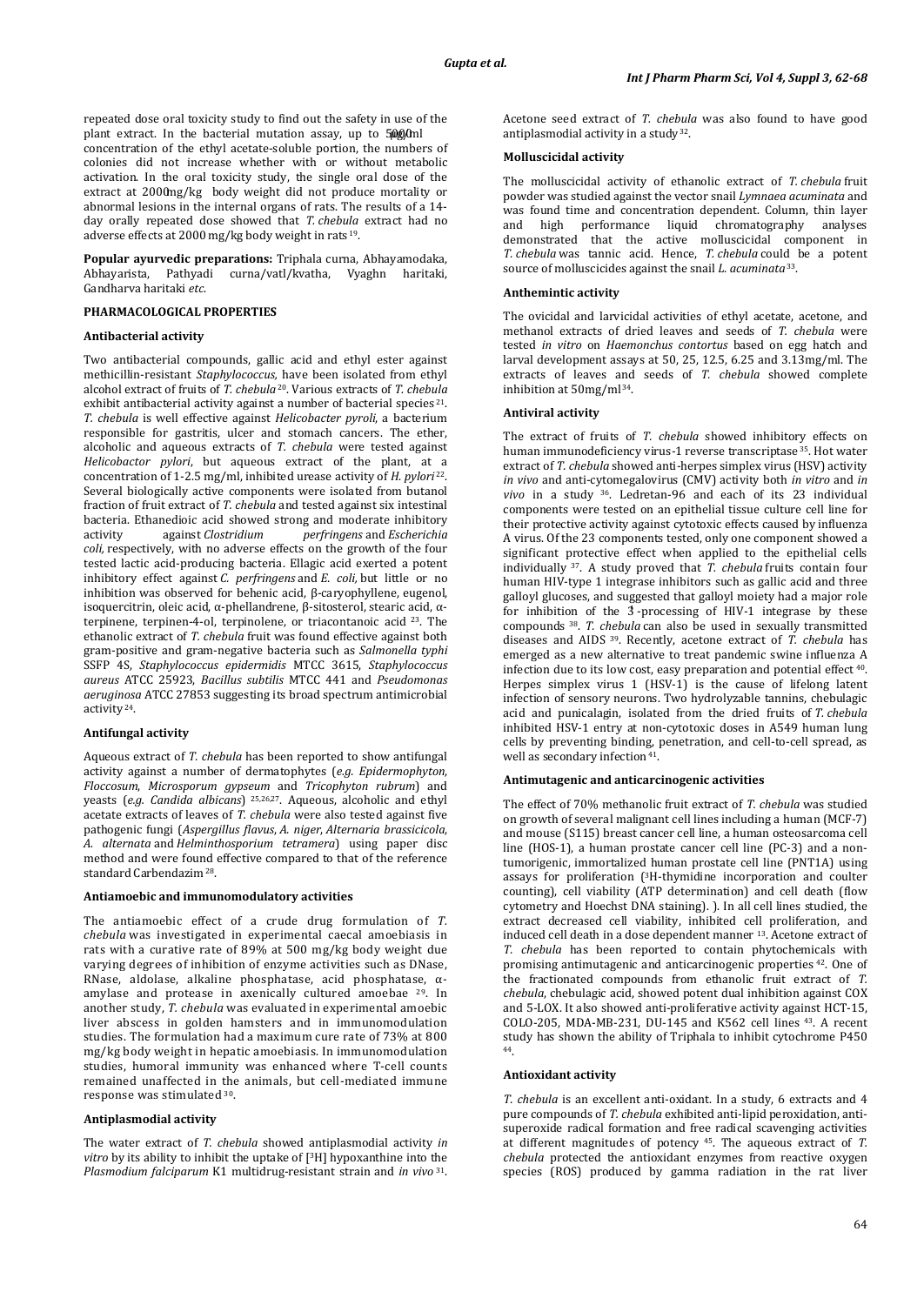microsomes and mitochondria 5. The ethanolic extract of the fruits of *T. chebula* decreased the level of lipid peroxidase in albino rats 46. Both treatment and pretreatment of the cultured rat primary hepatocytes with *T. chebula* aqueous fruit extract (500 or 1000 mg/kg body weight for 5 days) significantly reversed the *t*-BHPinduced cell cytotoxicity and lactate dehydrogenase leakage. In addition, *T. chebula* extract exhibited *in vitro* ferric-reducing antioxidant activity and 2,2-diphenyl-1-picryhydrazyl free radicalscavenging activities. Histopathologic examination of the rat livers showed that *T. chebula* extract reduced the incidence of liver lesions including hepatocyte swelling and neutrophilic infiltration, and repaired necrosis induced by *t*-BHP 47. Further, a hepatoprotective compound, isolated from the ethanolic extract of the fruits of *T. chebula*, was identified as a mixture of chebulic acid and its minor isomer, neochebulic acid that also reduced the tert-butyl hydroperoxide (t-BHP)-induced cell cytotoxicity in isolated rat hepatocyte experiment 48. An aglycone isolated from the fruits of *T. chebula*, triethylchebulate, significantly inhibited FeSO4 /Cysinduced microsomes lipid peroxidation and protected both  $H_2O_2$  induced RBCs hemolysis and RBCs auto-hemolysis in a dosedependent manner. Furthermore, triethylchebulate demonstrated potent DPPH free-radical scavenging ability and moderately suppressed azide-induced mitochondria ROS formation. The results demonstrated that triethylchebulate was a strong antioxidant and free-radical scavenger, which might contribute to the anti-oxidative ability of *T. chebula* 49.

#### **Antidiabetic and retinoprotective activities**

Oral administration of 75% methanolic extract of *T. chebula* (100 mg/kg body weight) reduced the blood sugar level in normal and alloxan diabetic rats significantly within 4 h. Continued daily administration of the drug produced a sustained effect 50. The chloroform extract of *T. chebula* seeds (100, 200 and 300 mg/kg body weight) produced dose-dependent reduction in blood glucose of diabetic rats in both short term and long term study (300 mg/kg body weight for 8 weeks). Further, remarkable renoprotective activity was also observed in *T. chebula* treated rats 51. Oral administration of ethanolic extract of fruits of *T. chebula* (200 mg/kg body weight for 30 days) reduced the levels of blood glucose and glycosylated hemoglobin in streptozotocin (STZ)-induced experimental diabetic rats 52. In a similar study, aqueous extract of *T. chebula* (200 mg/kg body weight for two months) reduced the elevated blood glucose and increase in glycosylated hemoglobin. The same dose also showed a marked improvement in controlling the elevated blood lipids as well as decreased serum insulin levels. The *in vitro* studies with pancreatic islets showed that the insulin release was nearly two times more than that in untreated diabetic animals. The treatment did not have any unfavorable effect on liver and kidney function tests 53.

#### **Antianaphylactic and adaptogenic activities**

*T. chebula* along with several other medicinal plants helps to resist against a number of stressors in different ways 54. *T. chebula,* when given following anaphylactic shock, reduces the serum histamine level showing a strong antianaphylactic activity 55.

# **Antinociceptive activity**

The petroleum ether, chloroform, ethanol and water extracts of *T. chebula* fruits were evaluated for their analgesic activity using the tail immersion model in mice. The ethanolic extract of the plant exhibited analgesic response at 200,400 and 800mg/kg body weight in acute pain and in chronic pain studied for 15 days with maximum analgesic response on 14th day. The results suggested that *T. chebula* could be a potential candidate for bioactivity-guided isolation of natural analgesic agents in the management of chronic pain<sup>56</sup>.

# **Antiulcerogenic activity**

Animals pretreated at 200 and 500g/kg body weight with hydroalcoholic extract of *T. chebula* showed reduction in lesion index, total affected area and percentage of lesion in comparison with control groups in the aspirin, ethanol and cold restraint stressinduced ulcer models. The *T. chebula* extract increased mucus production in aspirin and ethanol-induced ulcer models and showed antisecretory activity in pylorus ligated model leading to a reduction in the gastric juice volume, free acidity, total acidity, and significantly increased gastric pH  $^{\rm 57}.$ 

# **Anti-arthritic activity**

The hydroalcoholic extract of *T. chebula* produced a significant inhibition of joint swelling as compared to control in both formaldehyde-induced and CFA-induced arthritis. *T. chebula* treatment also reduced serum TNF-α level and synovial expression of TNF-R1, IL-6 and IL-1β. The authors believed that *T. chebula* could be used as a disease-modifying agent in treatment of rheumatoid arthritis 58.

#### **Wound healing activity**

Topical administration of alcoholic extract of the leaves of *T. chebula* caused much faster healing of rat dermal wounds *in vivo* due to improved rates of contraction and a decreased period of epithelialization. Biochemical studies revealed increase in total protein, DNA and collagen contents in the granulation tissues of treated wounds. The levels of hexosamine and uronic acid also increased up to day 8 post-wounding. The tensile strength of tissues in extract-treated incision wounds increased by about 40%. These results strongly documented the beneficial effects of *T. chebula* in the acceleration of the healing process <sup>59</sup>. In another study, healing activity of ethanol extract of *T. chebula* against the indomethacininduced stomach ulceration was reported 60. In alloxan induced diabetic rats, the hydroalcoholic extract of *T. chebula* fruit exhibited 82% reduction in the wound area due to faster epithelialization compared to controls 61. Tannins extracted from immature fruits of *T. chebula* inhibited *Staphylococcus aureus* and *Klebsiella Pneumonia in vitro* and promoted cutaneous wound healing in rats due to a powerful anti-bacterial and angiogenic activity of the extract 62. The wound healing activity of ethanolic extract of fruits of *T. chebula* in the form of an ointment with two concentrations (5% and 10% w/w ointment of bark extract in simple ointment base) showed significant response in excision and incision models in albino rats compared to controls 63.

#### **Cytoprotective and antiaging activities**

Gallic acid and chebulagic acid, isolated from fruit extract of *T. chebula*, blocked cytotoxic T lymphocyte (CTL)-mediated cytotoxicity. Granule exocytosis in response to anti-CD3 stimulation was also blocked by the above phytochemicals at the equivalent concentrations 64. The ethanol extract of the fruits of *T. chebula* inhibited oxidative stress and the age-dependent shortening of the telomeric DNA length. In the peroxidation model using *t*-butanol, *T. chebula* extract showed a notable cytoprotective effect on HEK-N/F cells. In addition, the *T. chebula* extract exhibited cytoprotective effect against UVB-induced oxidative damage. The life-span of the HEK-N/F cells was elongated by 40% as a result of the continuous administration of 3 µg/ml of *T. chebula* extract compared to controls 65. The extracts of *T. chebula* gall were tested for antioxidative and tyrosinase inhibition activities as well as for proliferative and MMP-2 inhibition activities on early aging human skin fibroblasts to evaluate *in vitro* anti-aging activity. The cold water extract of *T. chebula* gall indicated the highest stimulation index (SI) on normal human fibroblast proliferation. The extract also demonstrated MMP-2 inhibition on fibroblasts 1.37 times more potent than ascorbic acid. The study confirmed the traditional use of *T. chebula* gall in many Thai medicinal plant recipes for longevity <sup>66</sup> .

## **Radioprotective activity**

Treatment of mice with aqueous extract of Triphala in different doses consecutively for five days before irradiation delayed the onset of mortality and reduced the symptoms of radiation sickness compared to controls 67. In an experiment, aqueous extract of the fruit of *T. chebula* (50*μ*g) was able to neutralize 1,1-diphenyl-2 picrylhydrazyl, a stable free radical by 92.9% and protected the plasmid DNA pBR322 from undergoing the radiation-induced strand breaks. The administration of *T. chebula* (80 mg/kg body weight, i.p.) prior to whole body irradiation of mice resulted in reduction of peroxidation of membrane lipids in the liver and decrease in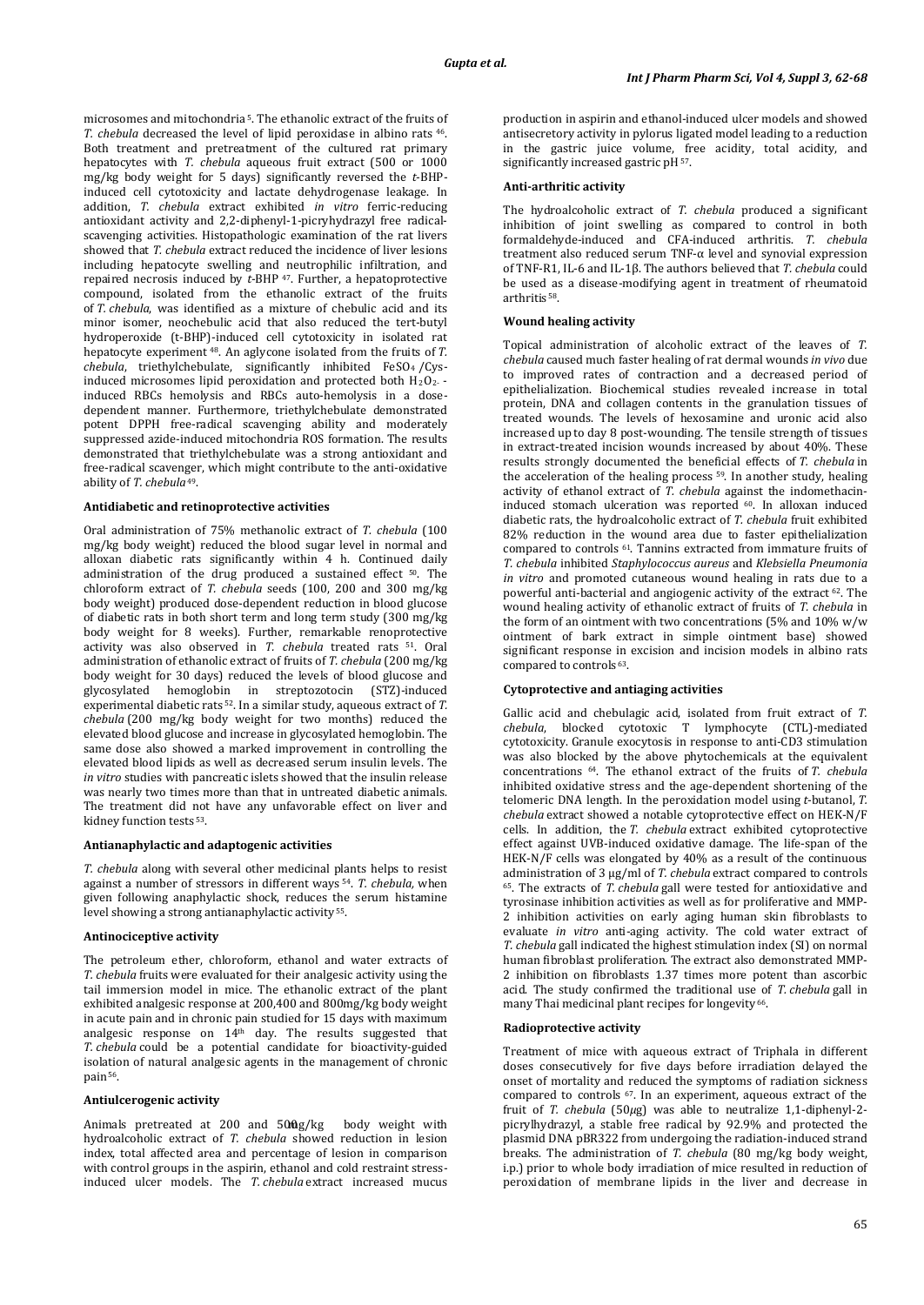radiation-induced damage to DNA. *T. chebula* extract also protected the human lymphocytes from undergoing the gamma radiationinduced damage to DNA exposed *in vitro* to gamma-radiation<sup>68</sup>.

#### **Cardioprotective activity**

Cardioprotective effect of ethanolic extract of *T. chebula* fruits (500 mg/kg body weight) was investigated in isoproterenol induced myocardial damage in rats. It was reported that the pretreatment with *T chebula* extract had cardioprotective effect due to the lysosomal membrane stabilization preventing myocardial necrosis and inhibition of alterations in the heart mitochondrial ultrastructure and function in the experimental rats 69,70,71.

## **Hepatoprotective activity**

The 95% ethanolic extract of *T. chebula* fruit showed hepatoprotective activity against anti-tuberculosis (anti-TB) druginduced toxicity which could be attributed to its prominent antioxidative and membrane stabilizing activities 72.

## **Chemomopreventive activity**

In an investigation, *T. chebula* extract treatment prevented nickel chloride induced renal oxidative stress, toxicity and cell proliferation response in male Wistar rats. The authors suggested that *T. chebula* extract could be used as therapeutic agent for cancer prevention as it blocked or suppressed the events associated with chemical carcinogenesis 73.

# **Hypolipidemic and hypocholesterolemic activities**

*T. chebula* extract administration showed hypolipidaemic activity against experimentally induced atherosclerosis<sup>74</sup> and against experimentally induced atherosclerosis<sup>74</sup> and hypocholesterolemic activity against cholesterol-induced hypocholesterolemic activity against cholesterol-induced hypercholesterolemia and atherosclerosis 75. Triphala formulation was found to have hypolipidaemic effects on the experimentally induced hypercholesteremic rats 76.

#### **Antispermatogenic activity**

The oral administration (300 mg/kg body weight for 28 days) of bark of *T. chebula* extracted in acetone, methanol, 50% ethanol, and in aqueous solvents caused histological alterations in seminiferous tubules in testes of treated mice. However, aqueous bark extract of the plant showed more testicular alterations than those treated with other extracts. The level of sialic acid in the epididymis and that of fructose in the seminal vesicle were significantly reduced in aqueous extract-treated mice compared to controls. Sperm parameters, however, were adversely affected in mice in all extracts-treated groups compared to controls. The results of the study in mice suggested that the aqueous bark extract of *T. chebula* is more effective in its suppressive effect on the male reproductive end points than the other extracts <sup>77</sup> .

# **CONCLUSION**

In spite of the overwhelming influences and our dependence on modern medicines and tremendous advances in synthetic drugs, a large segment of the world population still likes drugs of plants origin. Of the 2,50,000 higher plant species on earth, more than 80,000 are medicinal. However, only 7000-7500 species are used for their medicinal values by traditional communities. *Terminalia chebula* (haritaki) is one of the most important medicinal plants used in medicines of ayurveda, siddha, unani and homeopathy because of having a number of pharmacological properties. It is the source of a variety of biologically active phytoconstituents such as chebulic acid, chebulinic acid, chebulagic acid, gallic acid, corilagin ellagic acid and other related compounds which are responsible for antimicrobial, antioxidant, antihyperglycemic, anticancer and protective effects on various vital organs such as nerves, heart, kidney and liver. Traditionally, this plant is used to treat a huge variety of health problems. Therefore, there is an urgent need to investigate the biological activity of its phytoconstituents for development of an effective, safe and cheap herbal drug.

#### **REFERENCES**

- Sarasa D, Sridhar S, Prabakaran E. Effect of an antidiabetic extract of *Trigonella foenum-graecum* on normal and alloxan induced diabetic mice. Int J Pharmacy Pharmaceutical Sci 2012;4(1):63-65.
- 2. Agarwal M, Sharma P, Kushwaha S. Antifertility efficacy of 50% ethanolic extract of *Calendula officinalis* in male rats. Int J Pharmacy Pharmaceutical Sci 2011;3(5):192-196.
- 3. Gupta PC. *Withania coagulans* Dunal- An Overview. Int J Pharmaceutical Sci Review Research 2012;12(2):68-71.
- 4. World Health Organization. Summary of WHO guidelines for the assessment of herbal medicines. Herbal Gram 1993;28:13- 14.
- 5. Naik GH, Priyadarsini KI, Naik DB, Gangabhagirathi R, Mohan H. Studies on the aqueous extract of *Terminalia chebula* as a potent antioxidant and a Phytomedicine 2004;11:530-38.
- 6. Ayyanara M, Ignacimuthu S. Ethnobotanical survey of medicinal plants commonly used by Kani tribals in Tirunelveli hills of Western Ghats in India. J Ethnopharmacol 2011;134:851-64.
- 7. Aneja KR, Joshi R. Evaluation of antimicrobial properties of fruit extracts of *Terminalia chebula* against dental caries pathogens. Jundishapur J Microbiol 2009;2(3):105-11.
- 8. Pulliah T. Encyclopedia of world medicinal plants. New Delhi, India: Regency Pub Vol 4, pp1931-1934.
- 9. Kumar KJ. Effect of geographical variation on contents of tannic acid, gallic acid, chebulinic acid and ethyl gallate in *Terminalia chebula*. Natural Products 2006;2(3-4):170-75.
- 10. Juang LJ, Sheu SJ, Lin TC. Determination of hydrolyzable tannins in the fruit of *Terminalia chebula* Retz. by high-performance liquid chromatography and capillary electrophoresis. J Sep Sci 2004;27(9):718–24.
- 11. Srivastava A, Chandra A, Singh M, Jamal F, Rastogi P, Rajendran SM, Bansode FW, Lakshmi V. Inhibition of hyaluronidase activity of human and rat spermatozoa *in vitro* and antispermatogenic activity in rats *in vivo* by *Terminalia chebula*, a flavonoid rich plant. Reproductive Toxicol 2010;29:214–24.
- 12. Kundu AP, Mahato SB. Triterpenoids and their glycosides from *Terminalia chebula.* Phytochemistry1993;32(4):999- 1002.
- Saleem A, Husheem M, Harkonen P, Pihlaja K. Inhibition of cancer cell growth by crude extract and the phenolics of *Terminalia chebula* Retz. Fruit. J Ethnopharmacol 2002;81:327- 36.
- 14. Panunto W, Jaijoy K, Lerdvuthisopon N, Lertprasertsuke N, Jiruntanat N, Soonthornchareonnon N, Sireeratawong S. Acute and chronic toxicity studies of the water extract from dried fruits of *Terminalia chebula* Rezt. in rats. Int J Applied Research in Natural Products 2011;3(4):36-43.
- 15. Prasad L, Khan TH, Jahangir T, Sultana S. Chemomodulatory effects of *Terminalia chebula* against nickel chloride induced oxidative stress and tumor promotion response in male Wistar rats. J Trace Elements in Medicine and Biology 2006;20:233– 39.
- 16. Kaur S, Michael H, Arora S, Harkonen PL, Kumar S. The *in vitro*  cytotoxic and apoptotic activity of Triphala-an Indian herbal drug. J Ethnopharmacol 2005;97:15–20.
- 17. Usha C, Satyanarayanan R and Velmurugan A. Use of an aqueous extract of *Terminalia chebula* as an anticaries agent: A clinical study. Indian J Dent Res 2007;18(4):152-56.
- 18. Kirtikar KR, Basu BD. *Terminalia chebula* In: Indian Medicinal Plants, 2<sup>nd</sup> eds, Allahabad, India: Lolit Mohan Basu Pub 1935.p. 1020-23.
- 19. Kim JH, Koo YC, Hong CO, Yang SY, Jun W, Lee KW. Mutagenicity and oral toxicity studies of *Terminalia chebula*. Phytotherapy Res 2011 May 2 [Epub ahead of print].
- 20. Sato Y, Oketani H, Singyouchi K, Ohtsubo T, Kihara M, Shibata H and Higuti T. Extraction and purification of effective antimicrobial constituents of *Terminalia chebula* Retz. against methicillin-resistant *Staphylococcus aureus.* Bio Pharm Bull 1997;20(4): 401-04.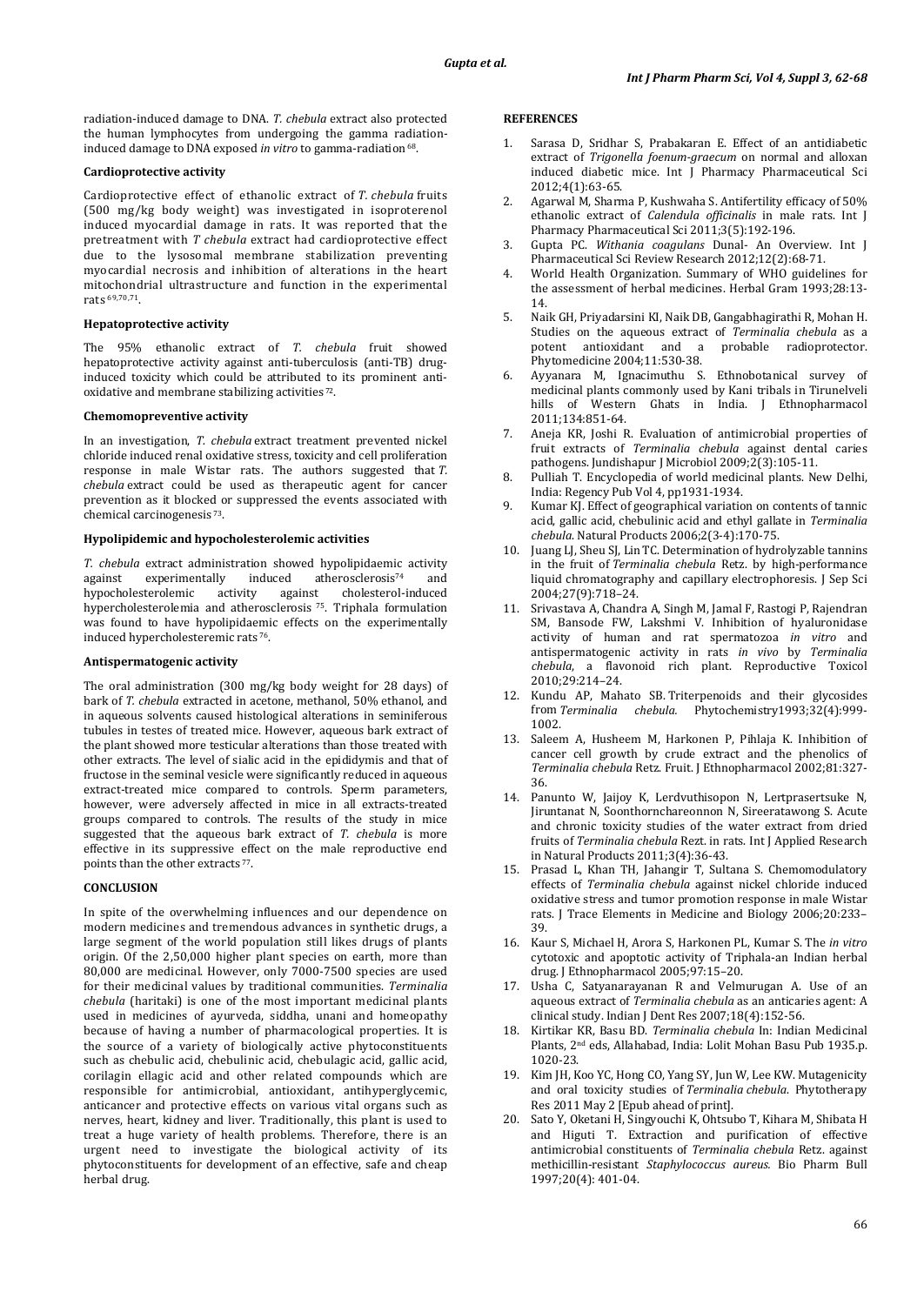- 21. Ahmad I, Mehmood Z, Mohammad F. Screening of some Indian medicinal plants for their antimicrobial properties. J Ethnopharmacol 1998;62:183-93.
- 22. Malekzadeh F, Ehsanifar H, Shahamat M, Levin M, Colwell RR. Antibacterial activity of black myrobalan (*Terminalia chebula*  Retz) against *Helicobacter pylori.* J Antimicrobial Agents 2001;18:85–88.
- 23. Kim HG, Cho JH, Jeong EY, Lim JH, Lee SH, Lee HS. Growthinhibiting activity of active component isolated from *Terminalia chebula* fruits against intestinal bacteria. J Food Prot 2006;69(9):2205-9.
- 24. Kannan P, Ramadevi SR, Hopper W. Antibacterial activity of *Terminalia chebula* fruit extract. African J Microbiol Res 2009;3(4):180-84.
- 25. Dutta BK, Rahman I, Das TK. Antifungal activity of Indian plant extracts. Mycoses 1998;41(11-12):535-36.
- 26. Mehmood Z, Ahmad I, Mohammad F, Ahmad S. Indian medicinal plants: A potential source for anticandidal drugs. Pharmaceutical Biology 1999;37(3):237–42.
- 27. Vonshak O, Barazani P, Sathiyomoorthy R, Shalev D, Vardy A Golan-goldhirsh. Screening of South-Indian medicinal plants for antifungal activity. Phytotherapy Res 2003;17(9):1123-25.
- 28. Shinde SL**,** More SM, Junne SB, Wadje SS, The antifungal activity of five *Terminalia* species checked by paper disk method. Int J Pharma Res and Develop 2011;3(2).
- 29. Sohni YR, Kaimal P, Bhatt RM**.** The antiamoebic effect of a crude drug formulation of herbal extracts against *Entamoeba histolytica in vitro* and *in vivo.* J [Ethnopharmacol](http://www.sciencedirect.com/science/journal/03788741) 1995;45(1): 43-52.
- 30. Sohni YR, Bhatt RM. Activity of a crude extract formulation in experimental hepatic amoebiasis and in immunomodulation studies. J [Ethnopharmacol](http://www.sciencedirect.com/science/journal/03788741) 1996;54(2-3): 119-24.
- 31. [Pinmai K,](http://www.ncbi.nlm.nih.gov/pubmed?term=%22Pinmai%20K%22%5BAuthor%5D) [Hiriote W,](http://www.ncbi.nlm.nih.gov/pubmed?term=%22Hiriote%20W%22%5BAuthor%5D) [Soonthornchareonnon N,](http://www.ncbi.nlm.nih.gov/pubmed?term=%22Soonthornchareonnon%20N%22%5BAuthor%5D) [Jongsakul](http://www.ncbi.nlm.nih.gov/pubmed?term=%22Jongsakul%20K%22%5BAuthor%5D)  [K,](http://www.ncbi.nlm.nih.gov/pubmed?term=%22Jongsakul%20K%22%5BAuthor%5D) [Sireeratawong S,](http://www.ncbi.nlm.nih.gov/pubmed?term=%22Sireeratawong%20S%22%5BAuthor%5D) [Tor-Udom S.](http://www.ncbi.nlm.nih.gov/pubmed?term=%22Tor-Udom%20S%22%5BAuthor%5D) *In vitro* and *in vivo* antiplasmodial activity and cytotoxicity of water extracts of<br>  $Phvllantbus$  chebula.  $emblica, Terminalia$ and *Terminalia bellerica.* [J Med Assoc Thai.](http://www.ncbi.nlm.nih.gov/pubmed/21294406) 2010;93(7):120-26.
- 32. Bagavan A, Rahuman AA, Kamaraj C, Kaushik NK, Mohanakrishnan D, Sahal D. Antiplasmodial activity of botanical extracts against *Plasmodium falciparum*. Parasitol Res 2011;108:1099–109.
- 33. [Upadhyay A,](http://www.ncbi.nlm.nih.gov/pubmed?term=%22Upadhyay%20A%22%5BAuthor%5D) [Singh DK.](http://www.ncbi.nlm.nih.gov/pubmed?term=%22Singh%20DK%22%5BAuthor%5D) Molluscicidal activity of *Sapindus mukorossi* and *Terminalia chebula* against the freshwater snail *Lymnaea acuminate*[. Chemosphere.](http://www.ncbi.nlm.nih.gov/pubmed/21215991) 2011;83(4):468-74.
- 34. [Kamaraj C,](http://www.ncbi.nlm.nih.gov/pubmed?term=%22Kamaraj%20C%22%5BAuthor%5D) [Rahuman AA.](http://www.ncbi.nlm.nih.gov/pubmed?term=%22Rahuman%20AA%22%5BAuthor%5D) Efficacy of anthelmintic properties of medicinal plant extracts against *Haemonchus contortus*[. Res Vet](http://www.ncbi.nlm.nih.gov/pubmed/20980034)  [Sci.](http://www.ncbi.nlm.nih.gov/pubmed/20980034) 2011;91(3):400-4.
- 35. Mekkaway SE, Meselhy MR, Kusumoto IT, Kadota S, Hattori M, Namba T. Inhibitory Effects of Egyptian Folk Medicines oh Human Immunodeficiency Virus (HIV) Reverse Transcriptase. Chemical & Pharmaceutical Bulletin 1995;43(4):641-48.
- 36. Yukawa TA, Kurokawa M, Sato H, Yoshida Y, Kageyama S, Hasegawa T, Namba T, Imakita M, Hozumi T, Shiraki K. Prophylactic treatment of cytomegalovirus infection with traditional herbs. [Antiviral Res](http://www.sciencedirect.com/science/journal/01663542) 1996[; 32\(2\)](http://www.sciencedirect.com/science?_ob=PublicationURL&_hubEid=1-s2.0-S0166354200X00150&_cid=271065&_pubType=JL&view=c&_auth=y&_acct=C000228598&_version=1&_urlVersion=0&_userid=10&md5=af9bfe77f827fe02ef5db2c0b6e26ed7):63-70.
- 37. Badmaev V, Nowakowski M. Protection of epithelial cells against influenza A virus by a plant derived biological response modifier Ledretan-96. Phytotherapy Res 200[0;14\(4\):](http://onlinelibrary.wiley.com/doi/10.1002/1099-1573(200006)14:4%3C%3E1.0.CO;2-3/issuetoc) 245–49.
- 38. Ahn MJ, Kim CY, Lee JS, Kim TG,Kim SH, Lee CK, Lee BB, Shin CG, Huh H, Kim J. Inhibition of HIV-1 integrase by galloyl glucoses from *Terminalia chebula* and flavonol glycoside gallates from *Euphorbia pekinensis.*  Planta 2002;68(5):457-59.
- 39. Vermani K, Garg S. Herbal medicines for sexually transmitted diseases and AIDS. J [Ethnopharmacol](http://www.sciencedirect.com/science/journal/03788741) 200[2;80\(1\)](http://www.sciencedirect.com/science?_ob=PublicationURL&_hubEid=1-s2.0-S0378874100X00918&_cid=271283&_pubType=JL&view=c&_auth=y&_acct=C000228598&_version=1&_urlVersion=0&_userid=10&md5=6504166d31a46745266f224a85b01293) :49-66.
- 40. Ma H, Diao Y, Zhao D, Li K, Kang T. A new alternative to treat swine influenza A virus infection: extracts from *Terminalia chebula* Retz. African J Microbiol 2010;4(6):497-99.
- 41. [Lin LT,](http://www.ncbi.nlm.nih.gov/pubmed?term=%22Lin%20LT%22%5BAuthor%5D) [Chen TY,](http://www.ncbi.nlm.nih.gov/pubmed?term=%22Chen%20TY%22%5BAuthor%5D) [Chung CY,](http://www.ncbi.nlm.nih.gov/pubmed?term=%22Chung%20CY%22%5BAuthor%5D) [Noyce RS,](http://www.ncbi.nlm.nih.gov/pubmed?term=%22Noyce%20RS%22%5BAuthor%5D) [Grindley TB,](http://www.ncbi.nlm.nih.gov/pubmed?term=%22Grindley%20TB%22%5BAuthor%5D) [McCormick](http://www.ncbi.nlm.nih.gov/pubmed?term=%22McCormick%20C%22%5BAuthor%5D)  [C,](http://www.ncbi.nlm.nih.gov/pubmed?term=%22McCormick%20C%22%5BAuthor%5D) [Lin TC,](http://www.ncbi.nlm.nih.gov/pubmed?term=%22Lin%20TC%22%5BAuthor%5D) [Wang GH,](http://www.ncbi.nlm.nih.gov/pubmed?term=%22Wang%20GH%22%5BAuthor%5D) [Lin CC,](http://www.ncbi.nlm.nih.gov/pubmed?term=%22Lin%20CC%22%5BAuthor%5D) [Richardson CD.](http://www.ncbi.nlm.nih.gov/pubmed?term=%22Richardson%20CD%22%5BAuthor%5D) Hydrolyzable tannins (chebulagic acid and punicalagin) target viral glycoprotein-glycosaminoglycan interactions to inhibit herpes simplex virus 1 entry and cell-to-cell spread. J [Virol.](http://www.ncbi.nlm.nih.gov/pubmed/21307190) 2011;85(9):4386-98.
- 42. Arora S, Kaur K, Kaur S. Indian medicinal plants as a reservoir of protective phytochemicals. Teratogenesis, Carcinogenesis, and Mutagenesis 200[3;23\(S1\):](http://onlinelibrary.wiley.com/doi/10.1002/tcm.v23:1%2B/issuetoc) 295-300.
- 43. Reddy DB, Reddy TCM , Jyotsna G, Sharan S, Priya N, Lakshmipathi V, Reddann P. Chebulagic acid, a COX–LOX dual inhibitor isolated from the fruits of *Terminalia chebula* Retz., induces apoptosis in COLO-205 cell line. J [Ethnopharmacol](http://www.sciencedirect.com/science/journal/03788741) 200[9;124\(3](http://www.sciencedirect.com/science?_ob=PublicationURL&_hubEid=1-s2.0-S0378874109X00115&_cid=271283&_pubType=JL&view=c&_auth=y&_acct=C000228598&_version=1&_urlVersion=0&_userid=10&md5=1f10f67200bc0d7c78483ad0d5ca45c1) ):506-12.
- 44. Ponnusankar S, Pandit S, Babu R, Bandyopadhyay A, Mukherjee PK. Cytochrome P450 inhibitory potential of Triphala-A Rasayana from Ayurveda. J [Ethnopharmacol](http://www.sciencedirect.com/science/journal/03788741) 201[1;133\(1](http://www.sciencedirect.com/science?_ob=PublicationURL&_hubEid=1-s2.0-S0378874110X00198&_cid=271283&_pubType=JL&view=c&_auth=y&_acct=C000228598&_version=1&_urlVersion=0&_userid=10&md5=0ea9cc2714d37fd804dea7c57421fa8b) ):120- 25.
- 45. Cheng HW, Lin TC, Yu KH, Yang CM, Lin CC. Antioxidant and free radical Scavenging activities of *Terminalia chebula.* Biol Pharm Bull 2003;26(9):1331-35.
- 46. Suchalatha S, Srinivasalu C, Devi S. Antioxidant activity of ethanolic extracts of *Terminalia chebula* fruit against isoproterenol-induced oxidative stress in rats. Indian J Biochem and Biophys 2005;42:246-49.
- Lee HS, Won NH, Kim KH, Lee H, Jun W, Lee KW. Antioxidant effects of aqueous extract of *Terminalia chebula in vivo* and *in vitro*. Biol Pharm Bull 2005;28(9);1639-44.
- 48. [Lee HS,](http://www.ncbi.nlm.nih.gov/pubmed?term=%22Lee%20HS%22%5BAuthor%5D) [Jung SH,](http://www.ncbi.nlm.nih.gov/pubmed?term=%22Jung%20SH%22%5BAuthor%5D) [Yun BS,](http://www.ncbi.nlm.nih.gov/pubmed?term=%22Yun%20BS%22%5BAuthor%5D) [Lee KW.](http://www.ncbi.nlm.nih.gov/pubmed?term=%22Lee%20KW%22%5BAuthor%5D) Isolation of chebulic acid from *Terminalia chebula* Retz. and its antioxidant effect in isolated rat hepatocytes. [Arch Toxicol.](http://www.ncbi.nlm.nih.gov/pubmed/16932919) 2007 Mar;81(3):211-8. Epub 2006 Aug 24.
- 49. [Chen](http://www.ijp-online.com/searchresult.asp?search=&author=Xiuping+Chen&journal=Y&but_search=Search&entries=10&pg=1&s=0) X, [Sun](http://www.ijp-online.com/searchresult.asp?search=&author=Fangyun+Sun&journal=Y&but_search=Search&entries=10&pg=1&s=0) F, [Ma](http://www.ijp-online.com/searchresult.asp?search=&author=Lifeng+Ma&journal=Y&but_search=Search&entries=10&pg=1&s=0) L, [Wang](http://www.ijp-online.com/searchresult.asp?search=&author=Jinhua+Wang&journal=Y&but_search=Search&entries=10&pg=1&s=0) J, [Qin](http://www.ijp-online.com/searchresult.asp?search=&author=Hailin+Qin&journal=Y&but_search=Search&entries=10&pg=1&s=0) H, [Du](http://www.ijp-online.com/searchresult.asp?search=&author=Guanhua+Du&journal=Y&but_search=Search&entries=10&pg=1&s=0) G. I*n vitro* evaluation on the antioxidant capacity of triethylchebulate, an aglycone from *Terminalia chebula* Retz fruit. Indian J Pharmacol 2011;43(3):320-23.
- 50. Sabu MC, Kuttan R. Anti-diabetic activity of medicinal plants and its relationship with their antioxidant property. J Ethnopharmacol 2002;81:155-60.
- 51. Rao NK, Nammi S. Antidiabetic and renoprotective effects of the chloroform extract of *Terminalia* chebula Retz. seeds in streptozotocin-induced diabetic rats. BMC Complementary and Alternative Medicine 2006;6:17.
- 52. [Kumar](http://www.jstage.jst.go.jp/search/?typej=on&typep=on&typer=on&d3=au&dp3=Gandhipuram+Periasamy+Senthil+Kumar&ca=999999&alang=all&rev=all&pl=20&search=%8C%9F%8D%F5%8E%C0%8Ds) GPS, [Arulselvan](http://www.jstage.jst.go.jp/search/?typej=on&typep=on&typer=on&d3=au&dp3=Palanisamy+Arulselvan&ca=999999&alang=all&rev=all&pl=20&search=%8C%9F%8D%F5%8E%C0%8Ds) P, [Kumar](http://www.jstage.jst.go.jp/search/?typej=on&typep=on&typer=on&d3=au&dp3=Durairaj+Sathish+Kumar&ca=999999&alang=all&rev=all&pl=20&search=%8C%9F%8D%F5%8E%C0%8Ds) DS, [Subramanian](http://www.jstage.jst.go.jp/search/?typej=on&typep=on&typer=on&d3=au&dp3=Sorimuthu+Pillai+Subramanian&ca=999999&alang=all&rev=all&pl=20&search=%8C%9F%8D%F5%8E%C0%8Ds) SP. Antidiabetic activity of fruits of *Terminalia chebula* on streptozotocin induced diabetic rats. J Health 2006;52(3):283-91.
- 53. [Murali YK,](http://www.ncbi.nlm.nih.gov/pubmed?term=%22Murali%20YK%22%5BAuthor%5D) [Anand P,](http://www.ncbi.nlm.nih.gov/pubmed?term=%22Anand%20P%22%5BAuthor%5D) [Tandon V,](http://www.ncbi.nlm.nih.gov/pubmed?term=%22Tandon%20V%22%5BAuthor%5D) [Singh R,](http://www.ncbi.nlm.nih.gov/pubmed?term=%22Singh%20R%22%5BAuthor%5D) [Chandra R,](http://www.ncbi.nlm.nih.gov/pubmed?term=%22Chandra%20R%22%5BAuthor%5D) Murthy PS.<br>
Long-term effects of Terminalia chebula Retz. on of Terminalia chebula Retz. hyperglycemia and associated hyperlipidemia, tissue glycogen content and *in vitro* release of insulin in streptozotocin induced diabetic rats[. Exp Clin Endocrinol Diabetes.](http://www.ncbi.nlm.nih.gov/pubmed/18058598) 2007;115(10):641- 46.
- 54. Rege NN, Thatte UM, Dahanukar SA. Adaptogenic properties of six rasayana herbs used in Ayurvedic medicine. Phytotherapy Res [1999;13\(4\)](http://onlinelibrary.wiley.com/doi/10.1002/(SICI)1099-1573(199906)13:4%3C%3E1.0.CO;2-G/issuetoc) 275–91.
- 55. Shin TY , Jeong HJ , Kim DK , Kim SH , Lee JK , Kim DK ,Chae BS , Kim JH , Kang HW , Lee CM , Lee KC , Park ST , Lee EJ , Lim JP , Kim HM , Leen YM. Inhibitory action of water soluble fraction of *Terminalia chebula* on systemic and local anaphylaxis. J Ethnopharmacol 2001;74:133- 40.
- 56. [Kaur S,](http://www.ncbi.nlm.nih.gov/pubmed?term=%22Kaur%20S%22%5BAuthor%5D) [Jaggi RK.](http://www.ncbi.nlm.nih.gov/pubmed?term=%22Jaggi%20RK%22%5BAuthor%5D) Antinociceptive activity of chronic administration of different extracts of *Terminalia bellerica* Roxb. and *Terminalia chebula* Retz. fruits. [Indian J Exp](http://www.ncbi.nlm.nih.gov/pubmed/21506501)  [Biol.](http://www.ncbi.nlm.nih.gov/pubmed/21506501) 2010;48(9):925-30.
- 57. [Sharma P,](http://www.ncbi.nlm.nih.gov/pubmed?term=%22Sharma%20P%22%5BAuthor%5D) [Prakash T,](http://www.ncbi.nlm.nih.gov/pubmed?term=%22Prakash%20T%22%5BAuthor%5D) [Kotresha D,](http://www.ncbi.nlm.nih.gov/pubmed?term=%22Kotresha%20D%22%5BAuthor%5D) [Ansari MA,](http://www.ncbi.nlm.nih.gov/pubmed?term=%22Ansari%20MA%22%5BAuthor%5D) [Sahrm UR,](http://www.ncbi.nlm.nih.gov/pubmed?term=%22Sahrm%20UR%22%5BAuthor%5D) [Kumar](http://www.ncbi.nlm.nih.gov/pubmed?term=%22Kumar%20B%22%5BAuthor%5D)  [B,](http://www.ncbi.nlm.nih.gov/pubmed?term=%22Kumar%20B%22%5BAuthor%5D) [Debnath J,](http://www.ncbi.nlm.nih.gov/pubmed?term=%22Debnath%20J%22%5BAuthor%5D) [Goli D.](http://www.ncbi.nlm.nih.gov/pubmed?term=%22Goli%20D%22%5BAuthor%5D) Antiulcerogenic activity of *Terminalia chebula* fruit in experimentally induced ulcer in rats[. Pharm Biol.](http://www.ncbi.nlm.nih.gov/pubmed/21323478) 2011;49(3):262-68.
- 58. [Nair V,](http://www.ncbi.nlm.nih.gov/pubmed?term=%22Nair%20V%22%5BAuthor%5D) [Singh S,](http://www.ncbi.nlm.nih.gov/pubmed?term=%22Singh%20S%22%5BAuthor%5D) [Gupta YK.](http://www.ncbi.nlm.nih.gov/pubmed?term=%22Gupta%20YK%22%5BAuthor%5D) Anti-arthritic and disease modifying activity of *Terminalia chebula* Retz. in experimental models. [J](http://www.ncbi.nlm.nih.gov/pubmed/21054408)  [Pharm Pharmacol.](http://www.ncbi.nlm.nih.gov/pubmed/21054408) 2010;62(12):1801-06.
- 59. Sugun L, Sing S, SivakumaP, SampatP, ChandrakasaG. Influence o*f Terminalia chebula* on dermal wound healing in rats. Phytotherapy Res 2002;16(3):227-31.<br>Bhattacharya S, Chaudhuri SR,
- 60. Bhattacharya S, Chaudhuri SR, Chattopadhyay S, Bandyopadhyay SK. Healing properties of some Indian medicinal plants against indomethacin-induced gastric ulceration of rats. J Clin Biochem and Nutrition 2007;41(2):106-14.